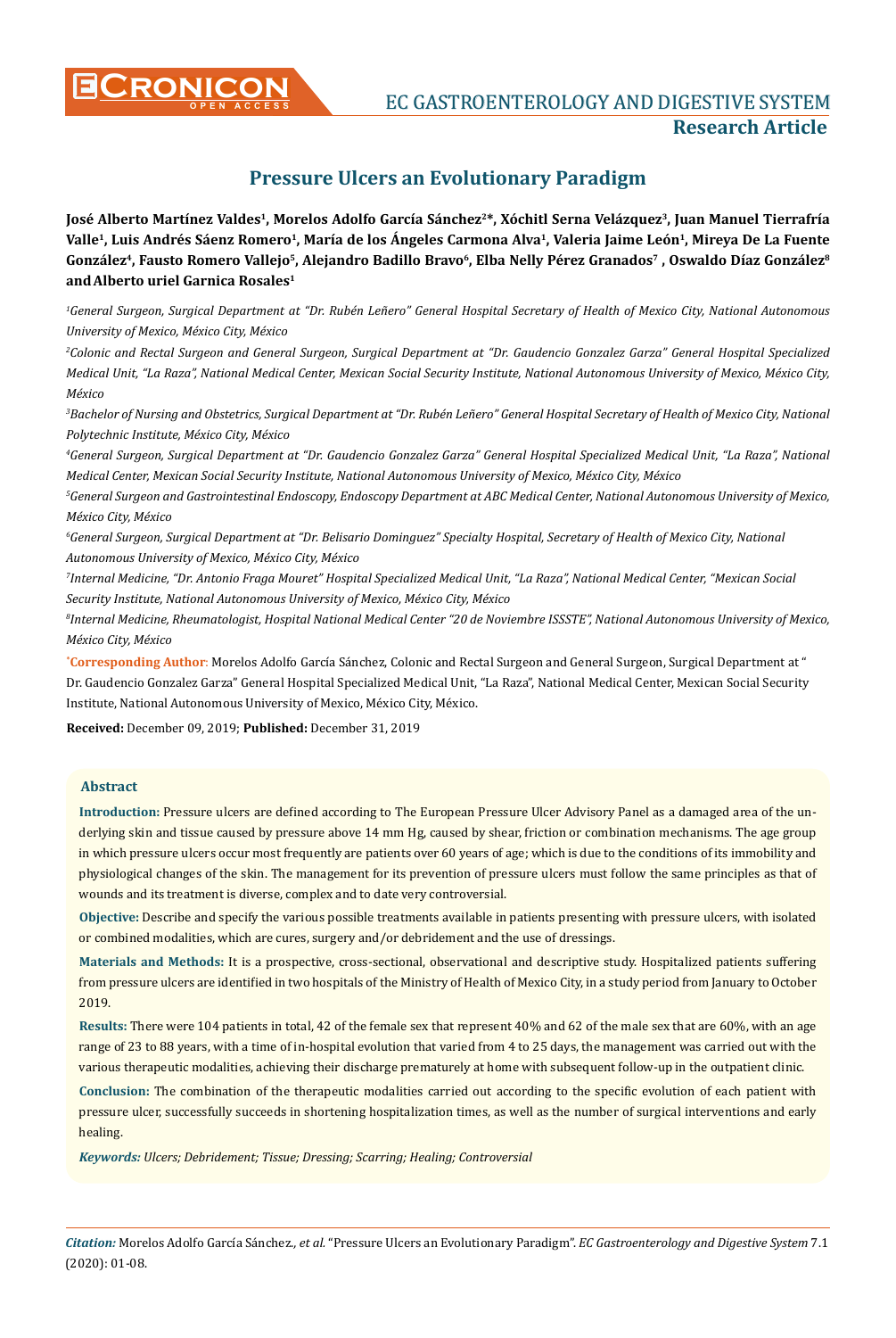# **Introduction**

Patients with pressure ulcers (UPP) represent a public health problem in Mexico, with exorbitant costs that are unknown to date, and with catastrophic consequences on a personal, family and institutional level (health system).

The first historical reference was made in Egypt in 1070 BC, where they used "patches" of gazelle skin to cover wounds. Hippocrates in 460 BC described for the first time as a disease the UPP [1]. The European Pressure Ulcer Advisory Panel (EPUAP) currently defines UPPs as the damaged area of the underlying skin and tissue caused by pressure, shear, friction or the combination of these [2]. With regard to pathophysiology, this consists of excessive pressure in the tissues due to the intensity and duration of the same, as well as the same resistance of the tissue in question [3].

The risk factors are divided into [4]:

- Extrinsic factors: Humidity, substances containing alcohol, support surfaces, splints and casts).
- Intrinsic factors: Immobility, respiratory and/or circulatory disorders, nervous disorders, septicemia, malnutrition and dehydration.

There are multiple scales to determine the risk of each patient of presenting UPP, however, the most used is the Norton scale which consists of giving a score that ranges from 1 to 4 points, evaluating five parameters: physical condition, mental state, activity, mobility and incontinence. The sum of the values for the five parameters produces a score that can vary from 5 to 20 points, therefore, the lower the score, the greater the risk of presenting UPP [3]. The classification or stages of the UPPs is carried out based on what Darrel Shea referred to in 1975, which defined it in 4 stages, based on the depth of the damaged tissue:

- Stage or grade I: Ulcer with superficial changes in the skin.
- Stage or grade II: Ulcer that affects the epidermis, dermis or both. The ulcer is superficial and presents clinically as an abrasion.
- Stage or grade III: Ulcer that involves damage or necrosis of the subcutaneous tissue that can extend to the adjacent fascia but does not penetrate it.
- Stage or grade IV: Ulcer with tissue necrosis with bone extension [5].

The management of pressure ulcers should follow the same principles as that of wounds, that is, the control and elimination of risk factors, as well as maintaining preventive measures, even if the patient already has the ulcer. Secondly, to control the patient's metabolic state, management of existing comorbidities such infection, malnutrition and finally, to provide an adequate environment to the wound, which is achieved with the combined or isolated modalities, which are surgery with cures, surgery with dressings or cures exclusively [5,6].

# **Materials and Methods**

The study has a prospective, transversal, observational and descriptive design. In which hospitalized patients were identified and followed up upon admission who presented pressure ulcers at different stages, which were given various treatment modalities, in two hospitals in Mexico City of the Ministry of Health:

- General Hospital "Ticomán", of the Secretary of Health of Mexico City, Country Mexico.
- General Hospital "Dr. Rubén Leñero" of the Secretary of Health of Mexico City, Country Mexico.

With a study period from January to October 2019. From each patient the age, sex, comorbidities, type of ulcer, days of hospital stay, complications, crop results, treatment lines and healing period were obtained. With follow-up of the patients through the external consultation a month, at 3 and 6 months. The result of the study was carried out using descriptive statistics procedures.

#### **Treatment used in this study was:**

The cures, which were performed according to the severity determined by the depth, necrosis and type of infection, which we classify as follows:

#### **Paradigm of evolutionary management (PME) of the UPP:**

- I: Depth grade I without infection; healing with irrigation:
- Ia: Depth grade I with infection; cures with only irrigation and surgical soap.
- Ib: Depth grade II without infection; cures with irrigation and surgical soap.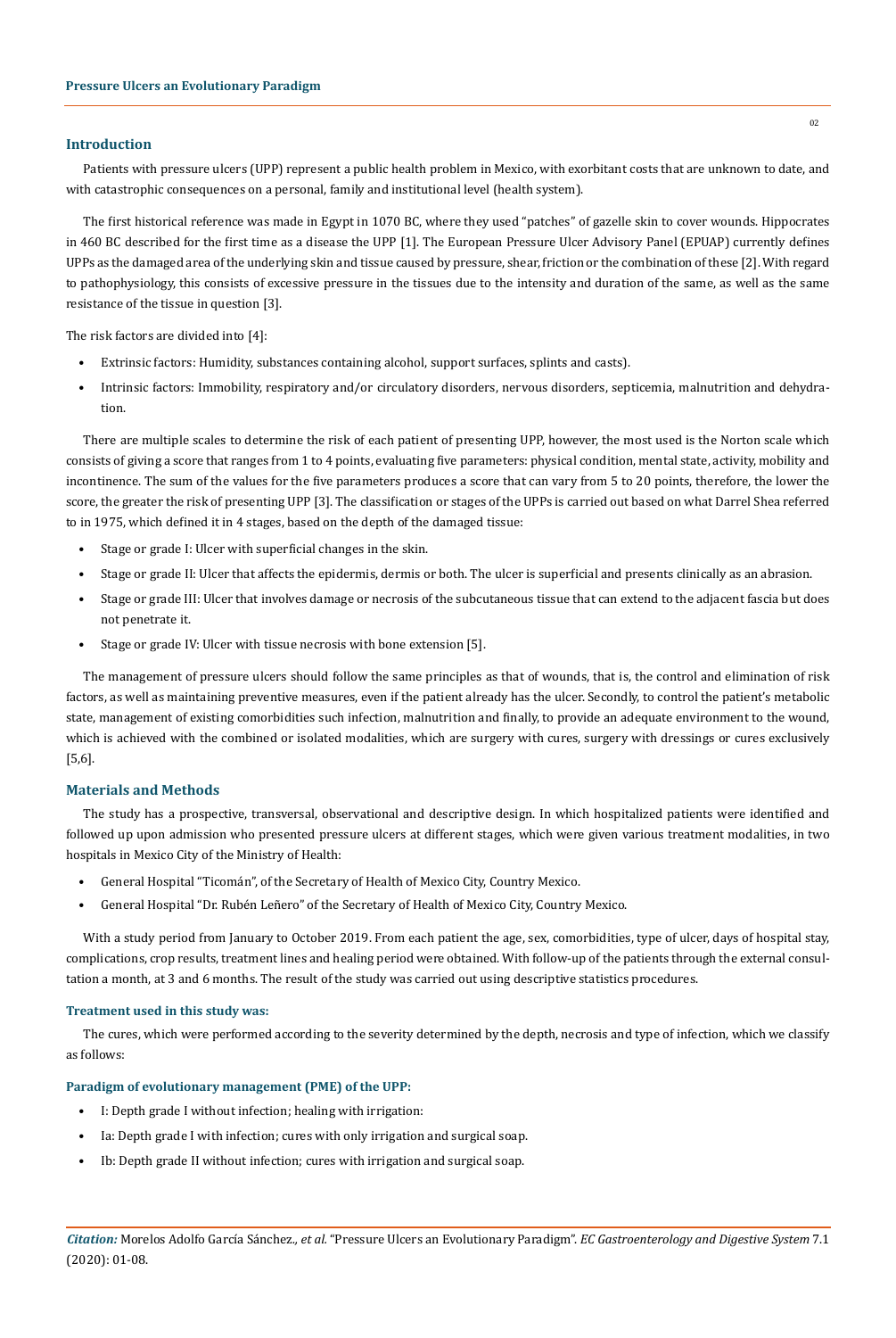- Ic: Depth grade II with infection; cures with povidone iodine, prophylactic or systemic antibiotic.
- II: Depth grade III without infection; cures with irrigation and surgical soap:
- IIa: Grade III and IV with infection; with debridement, drainage of abscesses, more healing with povidone iodine, empirical and specific antibiotic treatment after culture. Use of dressing according to the case.
- IIb: Grade III and IV after handling IIa with satisfactory evolution management as Ia.

# **The surgical technique described in this study is described: Surgical debridement with dressing (DQA)**

After asepsis and antisepsis, 1% lidocaine is infiltrated on the periphery of the ulcer, all necrotic tissue and fibrin are removed (Figure 1). With standard technique, culture is taken 2 to 3 samples (a sterile swab, sometimes fluids are aspirated from the infected area or even biopsy cultures are performed), with the sedated patient intentionally seeking isolated non-visible communications ("rabbit huts") Hidden abscesses, once draining the purulent material collections, the wound edges are rekindled, and subsequently washed with povidone iodine, until the bloody area is kept clean, irrigating with 2% aqueous chlorhexidine. Once the surgical debridement is finished, a bioactive or mixed dressing is placed as appropriate (Figure 2).



*Figure 1: 1% lidocaine is infiltrated on the periphery of the ulcer, all necrotic tissue and fibrin are removed.*



*Figure 2: The surgical debridement is finished, a bioactive or mixed dressing is placed as appropriate.*

# **Results**

There were 104 patients in total, of which 42 patients were female representing 40% and 62 male patients corresponding to 60%, with an age range from 23 to 88 years with an average of 56 years; with the time of intrahospital evolution that varied from 4 to 25 days and average of 16 days. Carrying out pressure ulcer management with the various modalities achieving home discharge with zero mortality and follow-up by external consultation. Observing a tissue granulation process (Figure 3) until healing with a maximum time of up to 50 days.

*Citation:* Morelos Adolfo García Sánchez*., et al.* "Pressure Ulcers an Evolutionary Paradigm". *EC Gastroenterology and Digestive System* 7.1 (2020): 01-08.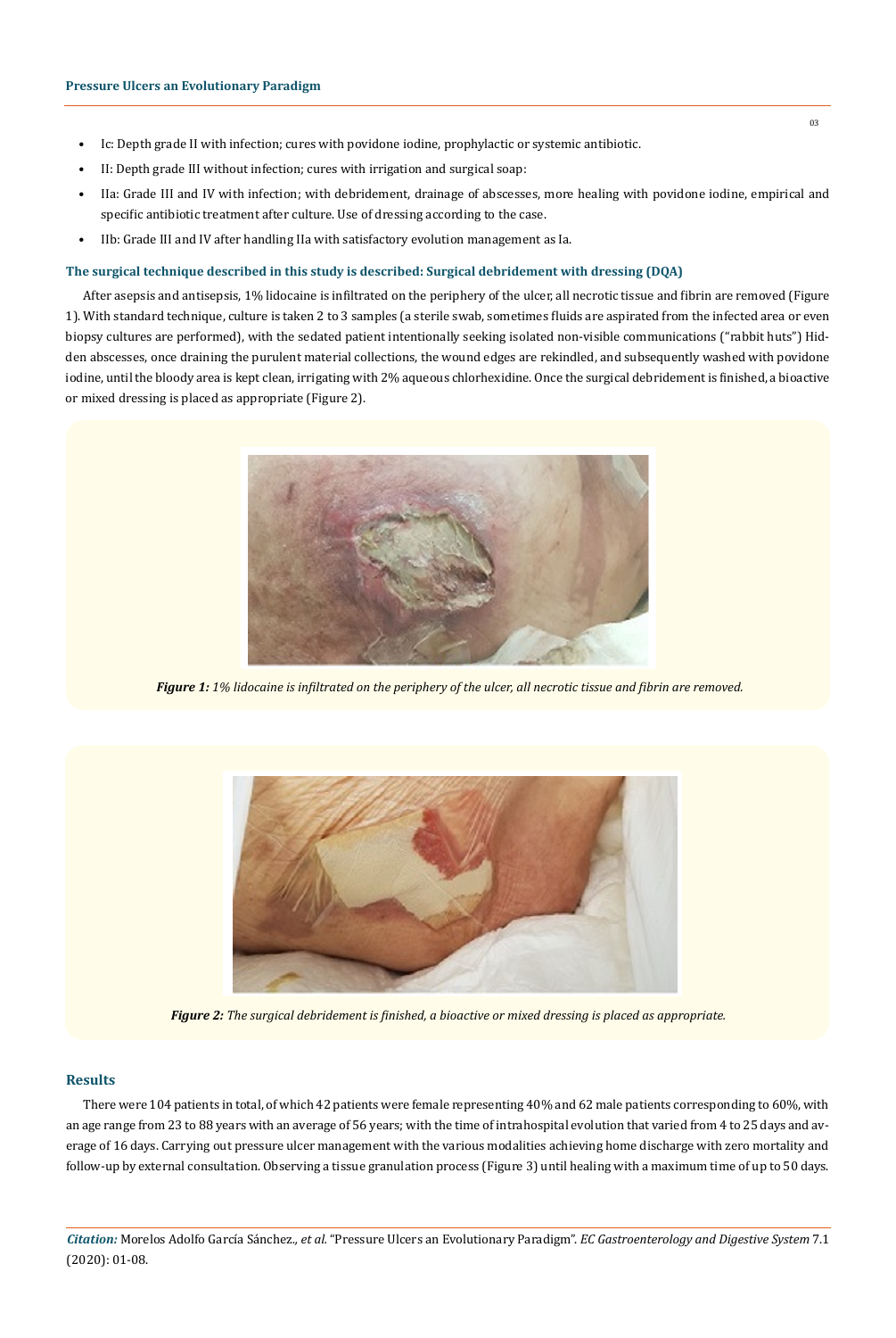

*Figure 3: Observing a tissue granulation process until healing with a maximum time of up to 50 days.*

Associated morbidity was found in this group of patients, the most frequent being diabetes mellitus, arterial hypertension, spinal cord trauma, renal failure, post-stop syndrome, major surgery, liver cirrhosis and with the association in the vast majority of cases with moderate to severe acute chronic malnutrition (See graph 1).



Based on their location, an incidence of presentation of UPPs is described in the patients of this study in one or more anatomical sites, in the same subject; Sacral region 82 cases that are 79%, in the trochanteric area 70 individuals representing 67%, in the heel 8 cases that are 8%, in the subscapular region in 4 subjects, 3 in the shoulder and 3 in the parietal region which would be 4, 3 and 3% respectively (See table 1).

|                        | <b>Grade I</b> | <b>Grade II</b> | <b>Grade III</b> | <b>Grade IV</b> | <b>Total</b> |
|------------------------|----------------|-----------------|------------------|-----------------|--------------|
| Sacred                 | 21             | 10              | 19               | 32              | 82           |
| Trochanteric           |                | 5               | 32               | 26              | 70           |
| Heel                   |                | 2               |                  |                 | 8            |
| <b>Region Parietal</b> |                | 2               |                  |                 | 3            |
| Subscapular            | 2              |                 |                  |                 | 4            |
| Shoulder               |                | 2               |                  |                 | 3            |
| Total                  | 37             | 22.             | 51               |                 | 170          |

*Table 1: Total number of ulcers by pressing by anatomic site.*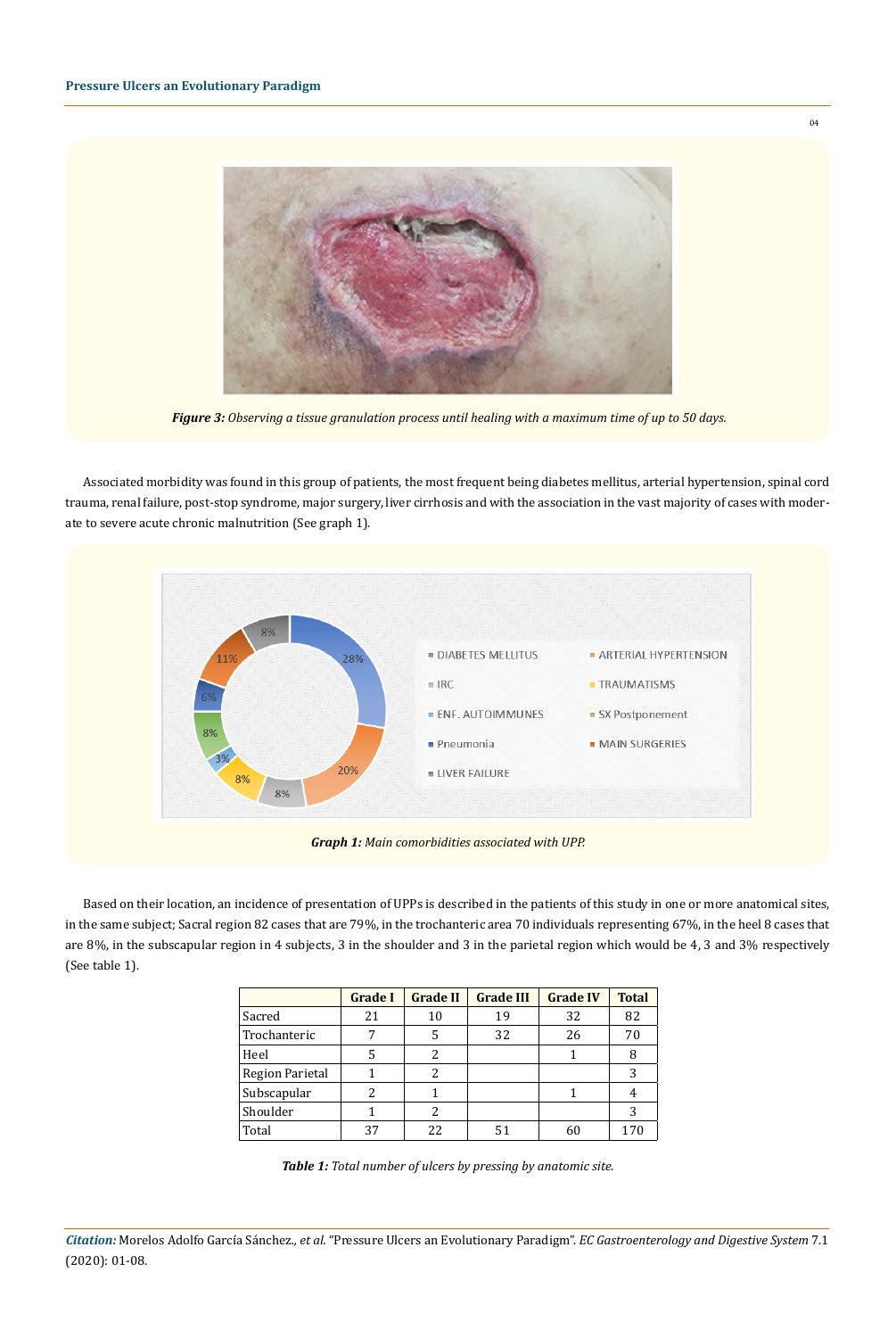### **Pressure Ulcers an Evolutionary Paradigm**

The main complication that was presented in this study was the infection, which goes from the skin to the bone presenting as dermatitis, cellulitis, abscesses, fasciitis and osteomyelitis, with tissue necrosis in each of the UPPs. Of the 104 patients 80 presented infection, being 77%, of which 29 are women and 51 men representing 36 and 64% respectively. 7 infections in the UPPs were a grade I, 15 cases grade II, 40 patients grade III and 54 in grade IV. 53 cases that are 66% presented aggregate abscess and in 57 patients there was necrotic tissue that represented 71%. Cures were performed in infected UPPs according to the method established by PME, carrying out 63 surgical procedures of DQA that were 61%; as specifically required in each patient and/or suffering from more than one UPP. Healing has a range from 5 to 50 days, with a total average healing of 19 days, which will depend on the degree of the ulcer; in grade I the average was 7 days, in grade II it was 12 days, in grade III it was 26 days and in grade IV it happened 31 days (See table 2).

|                      |                          | <b>UPP</b> clinical condition |              |                                             |                           |  |
|----------------------|--------------------------|-------------------------------|--------------|---------------------------------------------|---------------------------|--|
| <b>Type of ulcer</b> | <b>Patients with UPP</b> | <b>Infected</b>               | Not infected | <b>Treatment PME/DOA</b>                    | <b>Cicatrization time</b> |  |
| Grade I              | 37                       |                               | 30           | Healing                                     | $5-10$ days               |  |
| Grade II             | 22                       | 15                            |              | Healing                                     | 7-17 days                 |  |
| Grade III            | 51                       | 40                            | 11           | Debridation/positioning healing             | 20-34 days                |  |
| Grade IV             | 60                       | 54                            | 4            | Debridation/placement of<br>aposito healing | 17 - 48 days              |  |

#### *Table 2: UPP management and grade indication index.*

With regard to infected UPP cultures, 80 cultures were taken in each patient to identify gram-positive, gram-negative, anaerobic and fungal microorganisms; with number of colonies, MRSA and antibiogram. Of which 53 were positive that 67% of the samples were, and isolating in order of greater frequency: *E. coli* ESBL in 22 samples that are 42%, followed by *Pseudomonas aeruginosa* in 12 cases representing 23%, Thirdly, *Acinetobacter baumannii* 8 cases that are 15% and *Morganella morganii* in 6 cases that are 11%. In 5 patients, it showed a mixed culture of *Candida albicans* and *Staphylococcus aureus*, which represent the remaining 9%. Empirical antibiotic treatment was initiated and at 4 days with the results the cultures were administered the specific antibiotic treatment.

Finally, the healing time of the UPPs, grade I ulcers with a closure range ranging from 5 to 10 days, is described. Stage II ulcers have a closing range time that ranges from 7 to 35 days. On the other hand, in the ulcers grade III and IV the results are very varied, but the average closure with optimal healing reached up to 50 days; with outpatient management criteria that consist of an evolution without infection and improvement of the clinical conditions of the patients, achieving at home in a range in 5 to 7 days and follow-up in the outpatient clinic, which significantly reduced the stay In-hospital and costs (See table 2).

# **Discussion**

The UPP is a devastating pathology because it disproportionately consumes economic, social and human capital resources. It is therefore an exorbitant public health problem, not yet described in our country, however in the United States of America it is estimated more than 10 billion dollars a year; its management is still controversial, diverse and multidisciplinary, so it is stigmatized as a challenge to establish a therapeutic paradigm to avoid unnecessary costs and resources; use them efficiently and effectively, providing an improvement in the practice of medical practice and public health in Mexico [7,8].

UPPs usually occur on a bony prominence, the sacral, trochanter, heel, subscapular region, parietal region and shoulder region being the most affected in incidence, respectively. Having as age group more frequently on average 60 years of age, due to its greater immobility and physiological changes of the skin. The etiology is unclear; clinical variables often have to do with age, nutritional status and comorbidities; Intraoperative variables include surgical time, episodes of hypotension and type of procedure. Tissue damage can occur in two hours or up to three days. The initial manifestations may be a change in skin color that evolves to blistering, necrosis or both. As this process occurs in several days; Identifying the time of the initial injury is complicated [4,5,7,8].

The preventive measures against UPPs are to take into account that all hospitalized patients are at risk of developing them at any time during their hospital stay, minimize or eliminate friction, shear, minimize pressure, wet environment management, proper management of nutrition and Hydration of the patient, a comprehensive assessment of the state of health is necessary for people at risk of developing UPP. There is a direct relationship between malnutrition and the appearance of ulcers, and even UPPs with more advanced stages are directly proportional to nutritional status. Good nutrition instead favors proper healing, preventing the appearance of ulcers. In addition, the loss of fat and muscle tissue decreases the protection exercised over bone prominences [4,6].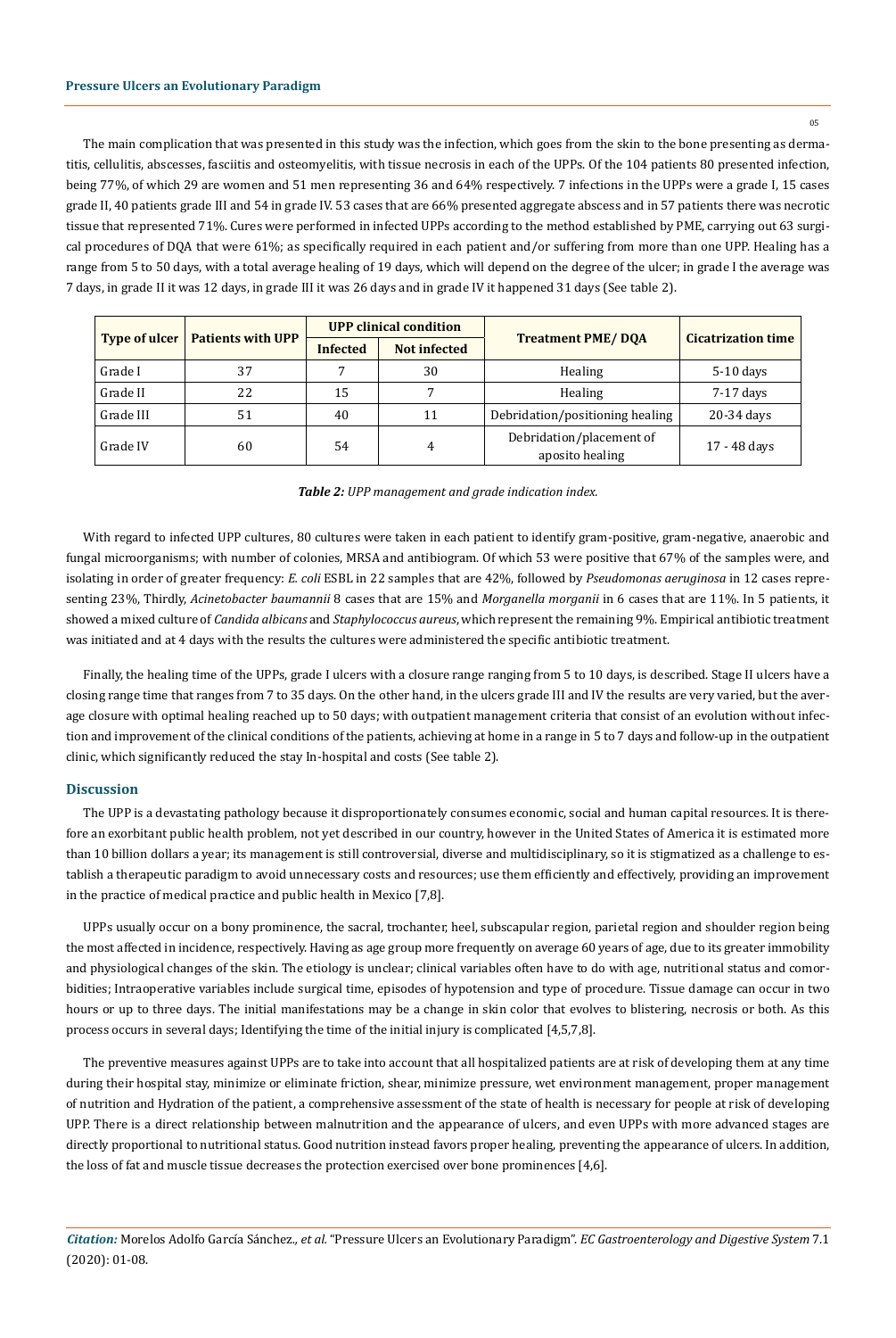The management of pressure ulcers should follow the same principles as that of wounds:

- 1. Control and elimination of risk factors, and also maintain preventive measures, even if the patient already has the ulcer.
- 2. Secondly, control the patient's metabolic and support status, management of existing comorbidities.
- 3. And finally provide a suitable environment for the wound, for example with dressings or negative pressure therapy [4-6,8].

With great concern the research team agrees that treating a disease is not the same as treating sick people, it is different from a "recipe"; Management paradigms are changing, according to time and evolution, therefore, the authors conclude that there is a therapeutic reality and therefore, the complexity of management or the paradigm. It is important to mention that the therapeutic modalities and instruments are multiple and diverse, ranging from larval therapy to negative pressure therapy.

Larval therapy has been traced since ancient times, in multiple cultures such as the Maya and Australian aborigines among others; since 1980 the boom has been a growing therapy in Europe; for its direct efficient debridement, antibacterial and anti-inflammatory effects [9]. One of the larvae used is *Lucilia sericata* since 1990 and its disinfectant products (serine proteases), until used in coagulation [10]. There are other species of larvae with debridative and antimicrobial powers [11]; However, in our country it has no clinical or cultural use.

In our environment (Mexico) it is disqualifying for theorists to perform cures with disinfectant substances; but of course in the expert and in the clinical reality the use is indispensable and imminent, with the adequate indication in time and evolution of the clinical course of the UPP. This clinical behavior is based on the fact that most UPPs contain bacterial biofilms in more than 80% of cases, and their reduction or elimination with antiseptic substances (povidone iodine, silver lactate and chlorhexidine digluconate) bacteriostatic and bactericidal, they help in the healing of UPPs [12]. Single irrigation with 0.9% sterile saline solution with moisture preservation; it did not reduce bacterial load in consecutive cultures, but only after the use of povidone iodine, hypochlorite, polyhexanide and octenidine [12,13]. Povidone iodine is today, the preferred and most popular antiseptic that has demonstrated beneficial and efficient characteristics for decades such as low resistance and high potency in bacterial biofilms, with low toxicity and good tolerance [14]. It should be mentioned that the use of chlorhexidine digluconate achieves a reduction in bacterial biofilm at 24 hours only in certain bacterial species with limited efficacy to some extent [15].

With regard to the use of dressings, the evaluation of each patient with infected or non-infected UPPs is essential, decisive, and is for now for many authors the cornerstone for the treatment of UPPs [16]. Which must meet certain criteria for their use, all dressings should not be standardized, each will have a specific function so it must be individualized in each patient in the use of them. Among the criteria to be taken into account for its use are [17,18]:

- They should not be toxic or allergenic.
- They must have absorption capacity.
- They should be easy to use and eliminate bad smell.
- Provide a humid environment.
- Be sterile and adapt to anybody surface.
- Have antimicrobial activity.

# **Currently dressings are classified as:**

- A) Passive dressings: They are simple and low cost dressings. They mainly serve to protect, isolate, plug and absorb.
- B) Interactive dressings: They serve to maintain a moist physiological environment in the wound or ulcer. The use of interactive dressings stimulates catalytic enzymes favoring autolysis and allows debridement to be painless. Do not adhere to the wound.
- C) Bioactive dressings: They have the characteristic of interacting with the wound. They are designed to maintain a physiological moisture in the wound or ulcer and allow oxygenation.
- D) Mixed dressings: They are dressings with different levels of permeability that combine the characteristics of different types of dressings: passive, interactive and other components.

The choice of dressing should adapt to the patient's ulcer, prematurely achieving a decrease in the diameter of the ulcer, eliminating the infection and with granulation tissue already achieve the phase of contraction in healing, in less time; That is why its great value as an instrument in the arsenal in the therapy of UPPs [17-20].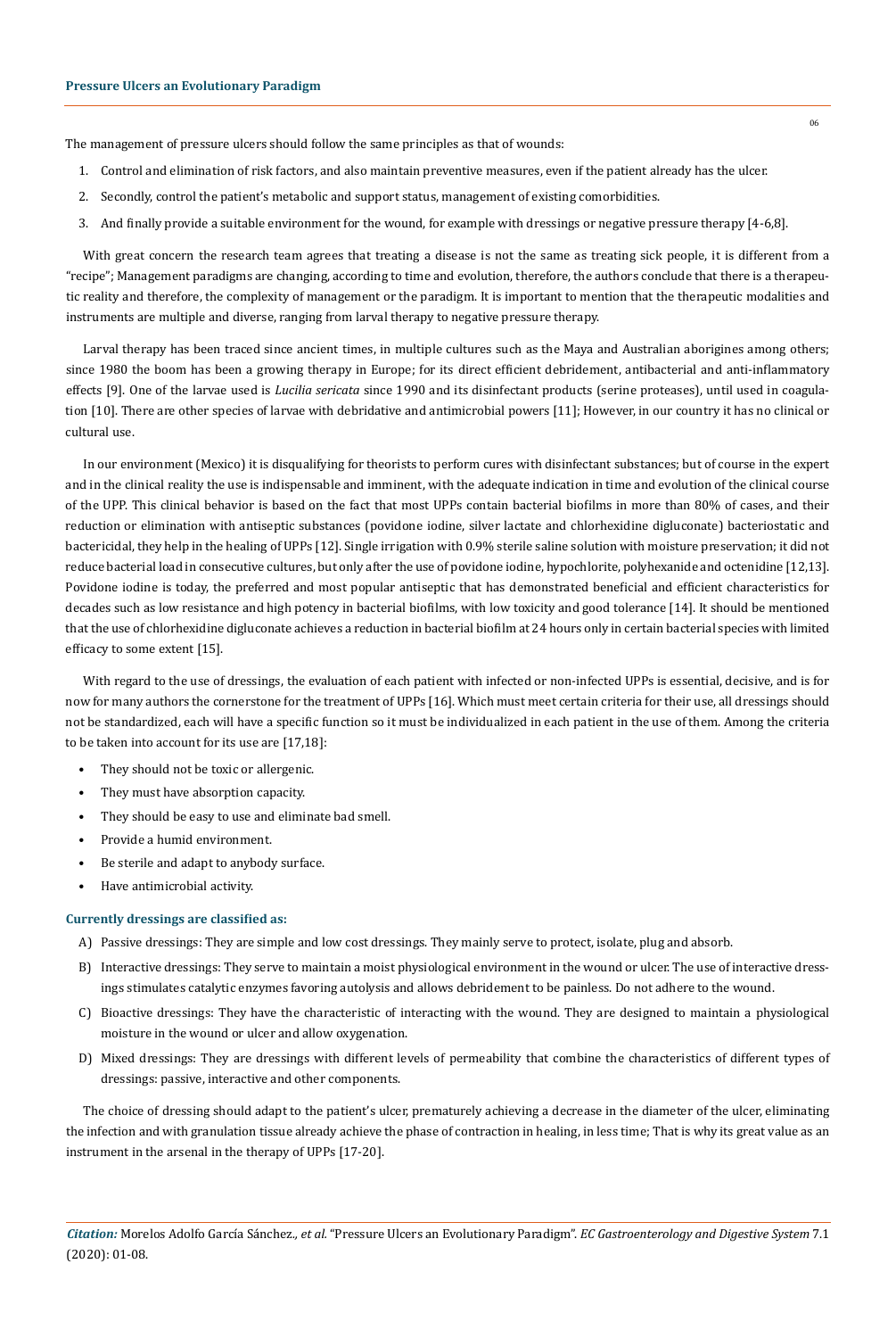Finally, negative pressure therapy is a tool used in specialized centers and with greater resources for UPPs of greater complexity, to achieve an effective closure or healing [21]. Indications for the use of negative pressure therapy are diabetic foot ulcers, pressure ulcers, burns, crush injuries, wound dehiscence, fasciotomy wounds, animal bites or frostbite injuries; its contraindication is in patients with oncological pathology in the ulcer, untreated osteomyelitis, fistulas in organs or body cavities, necrotic tissue, exposure of vessels or nerves and at sites of anastomosed organs [22-24]. Vacuum-assisted closure therapy is a system that promotes healing of UPPs through the application of negative pressure especially in infected tissues; It can be operated continuously or intermittently, varying from 50 to 125 mm Hg of pressure [22]. Negative pressure therapy sponges are changed on the third day, stabilize the wound environment, reduce edema, bacterial load, improve tissue perfusion, stimulate granulation tissue and angiogenesis; all this improves the possibility of a successful secondary closure of the UPP; It seems to be simpler and more effective than conventional dressings for the treatment of difficult UPPs in terms of reducing the ulcer diameter, depth and duration of treatment [23]. However, equipment that provides negative pressure therapy for UPP is expensive and therefore its availability in hospitals in the health sector is very stunted or even non-existent [23,24].

It is essential to determine that UPPs are a complex pathology and their management is due to various scenarios that are selective and must be analyzed in a comprehensive manner, but which will depend on the experience of medical staff and hospital resources.

### **Conclusion**

Pressure ulcer management is not due to a standardized process as it will depend on its presentation and its evolution.

The availability of resources to access the different therapeutic alternatives for UPPs, are influenced by extrinsic factors such as economic, cultural and political.

In this research, the combination of proposed therapeutic modalities successfully manages to shorten hospitalization times, as well as the number of surgical interventions with early healing; becoming a substantially beneficial paradigm mainly for the patient and secondly in cost-effectiveness.

# **Bibliography**

- 1. Joan Enric Torra-Bou., *et al*[. "Una contribución al conocimiento del contexto histórico de las Ulceras por Presión".](http://scielo.isciii.es/scielo.php?script=sci_arttext&pid=S1134-928X2017000300151) *Gerokomos* 28.3 [\(2017\).](http://scielo.isciii.es/scielo.php?script=sci_arttext&pid=S1134-928X2017000300151)
- 2. Beeckman D., *et al*[. "EPUAP classification system for pressure ulcers: European reliability study".](https://www.ncbi.nlm.nih.gov/pubmed/18039255) *Journal of Advanced Nursing* 60.6 [\(2007\): 682-691.](https://www.ncbi.nlm.nih.gov/pubmed/18039255)
- 3. Editorial Manual Moderno, S.A de C.V Tratado de Cirugía General, tercera edición, Capitulo 94, Ulceras por presión (2017): 787-794
- 4. Guía de práctica clínica para la prevención y tratamiento de las Ulceras por Presión a Nivel Hospitalario, Mexico Secretaria de salud (2017): 8.
- 5. [Levine Jeffrey M. "Historical Perspective on Pressure Injury Classification: The Legacy".](https://www.ncbi.nlm.nih.gov/pubmed/30720473) *Advances in Skin and Wound Care* 32.3 (2019): [103-106.](https://www.ncbi.nlm.nih.gov/pubmed/30720473)
- 6. Cereda E., *et al*[. "A nutritional formula enriched with arginine, zinc, and antioxidants for the healing of pressure ulcers: a randomized](https://www.ncbi.nlm.nih.gov/pubmed/25643304) trial". *[Annals of Internal Medicine](https://www.ncbi.nlm.nih.gov/pubmed/25643304)* 162.3 (2015): 167-174.
- 7. Possnet J., *et al*. "Una aproximación al impacto del coste al tratamiento de las ulceras por presión en España. Epidemiologia, coste y repercusiones legales de las ulceras por presión en España años 2005-2006". Sant Joan Despi: Smith & Nephew (2007).
- 8. Rosenbaum AJ., *et al*. "Advances in Wound Management". *[Journal of the American Academy of Orthopaedic Surgeons](https://www.ncbi.nlm.nih.gov/pubmed/30180089)* 26.23 (2018): [833-842.](https://www.ncbi.nlm.nih.gov/pubmed/30180089)
- 9. [Patarroyo MA. "Terapia larval en la curación de heridas".](http://www.enfermeriaaps.com/portal/wp-content/uploads/2016/04/Terapia-larval-en-la-curaci%C3%B3n-de-heridas.pdf) *Infectio* 19.1 (2015): 1-2.
- 10. Kahl M., *et al*[. "Maggot excretion products from the blowfly Lucilia sericata contain contact phase/intrinsic pathway-like proteases](https://www.ncbi.nlm.nih.gov/pubmed/25948398) with procoagulant functions". *[Thrombosis and Haemostasis](https://www.ncbi.nlm.nih.gov/pubmed/25948398)* 114.2 (2015): 277-288.
- 11. Raposio E., *et al*[. "Larval therapy for chronic cutaneous ulcers: Historical review and future perspectives".](https://www.ncbi.nlm.nih.gov/pubmed/29324424) *Wounds* 29.12 (2017): 367- [373.](https://www.ncbi.nlm.nih.gov/pubmed/29324424)